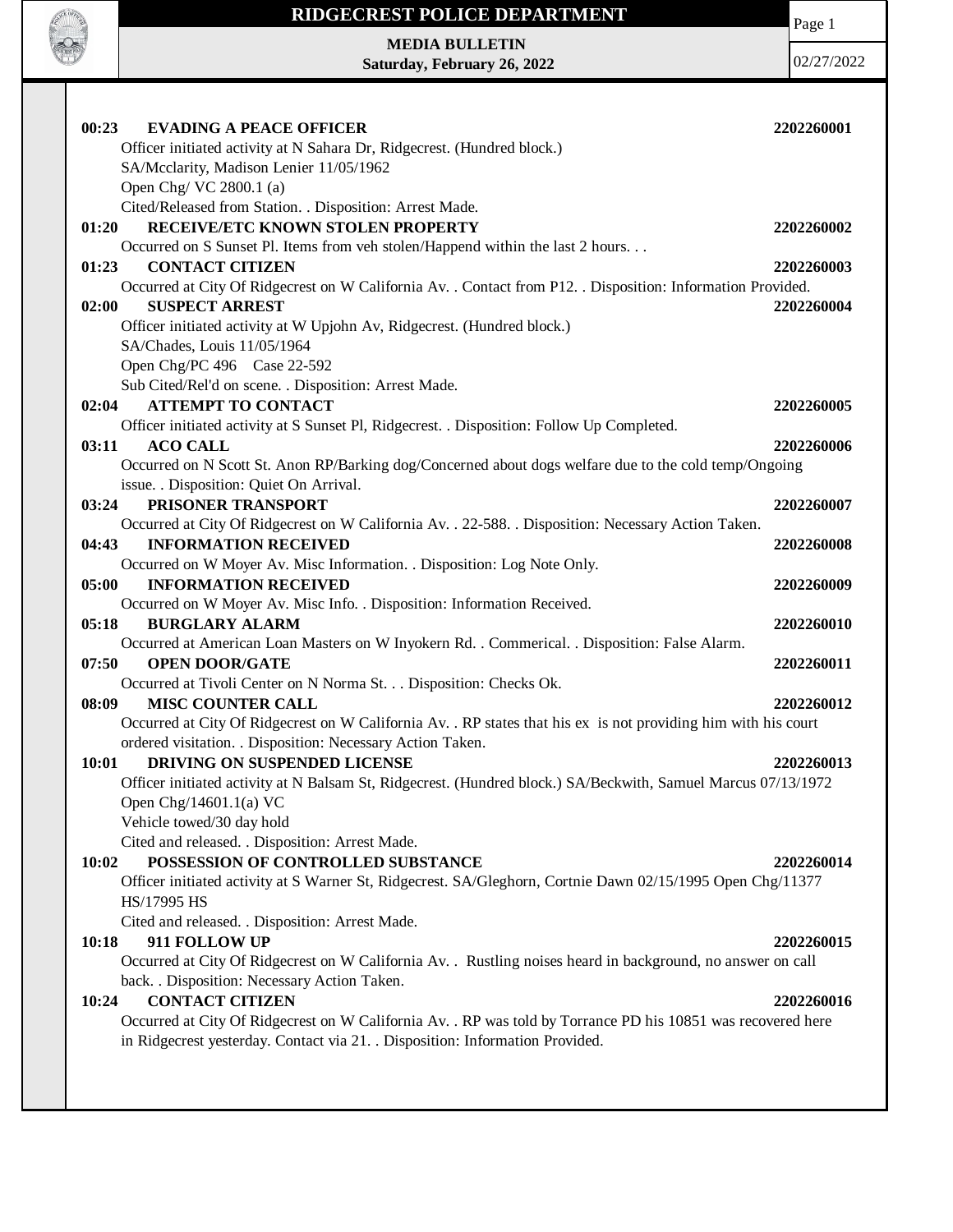

## **RIDGECREST POLICE DEPARTMENT**

Page 2

**MEDIA BULLETIN Saturday, February 26, 2022**

| 10:44<br><b>TRAFFIC STOP</b><br>Officer initiated activity at James Monroe Middle School, W Church Av, Ridgecrest. . Disposition: Warning<br>(Cite/Verbal).                                                                                                                       | 2202260017               |
|-----------------------------------------------------------------------------------------------------------------------------------------------------------------------------------------------------------------------------------------------------------------------------------|--------------------------|
| <b>CONTACT CITIZEN</b><br>11:15<br>Occurred at City Of Ridgecrest on W California Av. . Contact RP via 21 - questions regarding his DL status. .<br>Disposition: Negative Contact.                                                                                                | 2202260018               |
| <b>FOLLOW UP</b><br>11:31<br>Officer initiated activity at W Conejo Av, Ridgecrest. . Disposition: Follow Up Completed.                                                                                                                                                           | 2202260019               |
| 11:48<br><b>KEEP THE PEACE</b><br>Occurred on N Kern St. RP will be in a gray Tundra and a KTP for 12:15. Disposition: Peace Kept.                                                                                                                                                | 2202260020               |
| <b>WELFARE CHECK</b><br>11:55<br>Occurred on W Robertson Av. RP last spoke to her sister a week ago. . Disposition: Checks Ok.<br><b>UNLICENSED DRIVER</b><br>12:00                                                                                                               | 2202260021<br>2202260022 |
| Officer initiated activity at W Drummond Av, Ridgecrest. (Hundred block.) SA/Cook, Brian Lorenzo Jr<br>03/21/1988 Open Chg/12500(a) VC                                                                                                                                            |                          |
| WNO/RM054325A Bail/11k Chg/14601.1(a) VC<br>WNO/RM055318A Bail/500 Chg/12500(a) VC<br>WNO/RM055319A Bail/500 Chg/12500(a) VC                                                                                                                                                      |                          |
| Cited and released to custody of SBSO. . Disposition: Arrest Made.<br><b>FLAG DOWN</b><br>12:01<br>Officer initiated activity at Best Western China Lake Inn, S China Lake Bl, Ridgecrest. Deceased pigeons. .<br>Disposition: Checks Ok.                                         | 2202260023               |
| <b>SMOKE SIGHTED</b><br>12:02<br>Occurred on S Norma St. Service Class: RESD RP sees smoke from a fire pit. . Disposition: Referred To Other                                                                                                                                      | 2202260024               |
| Agency.<br>12:25<br><b>UNWANTED SUBJECT</b><br>Occurred at S Gateway Bl/E Bowman Rd. Unwanted person on property. . Disposition: Referred To Other                                                                                                                                | 2202260025               |
| Agency.<br><b>MEDICAL AID</b><br>12:32                                                                                                                                                                                                                                            | 2202260026               |
| Occurred on W Wasp Av. Ambulance request. . Disposition: Referred To Other Agency.<br><b>INFORMATION</b><br>12:38<br>Occurred on S Norma St. Service Class: RESD RP transferred to fire. . Disposition: Referred To Other Agency.                                                 | 2202260027               |
| <b>BURGLARY IN PROGRESS</b><br>12:39<br>Occurred at City Of Ridgecrest on W California Av. . RP states someone is breaking into her home in Trona -<br>transferred to SBSO. . Disposition: Referred To Other Agency.                                                              | 2202260028               |
| <b>UNWANTED SUBJECT</b><br>12:46<br>Occurred at Heritage Village Assoc on W Heritage Dr. . RP states there is someone in the Heritage Clubhouse<br>and they're not supposed to be there. . Disposition: Checks Ok.                                                                | 2202260029               |
| IN CUSTODY ARREST<br>12:47<br>Occurred at City Of Ridgecrest on W California Av. . Cook. . Disposition: Necessary Action Taken.                                                                                                                                                   | 2202260030               |
| <b>KEEP THE PEACE</b><br>13:03<br>Occurred on N Norma St. Needs a KTP to get her belongings - no RO's in place. . Disposition: Peace Kept.<br><b>SHOPLIFTING</b><br>13:08<br>Occurred at Home Depot on N China Lake Bl. . RP states that someone just left with a lot of items. . | 2202260031<br>2202260032 |
| Disposition: Report Taken.<br><b>CONTACT CITIZEN</b><br>13:11<br>Occurred on S Silver Ridge St. RP has a lot of belongings from someone who was at his house for 2 days and<br>doesn't know what to do with it would like a 21. . Disposition: Information Provided.              | 2202260033               |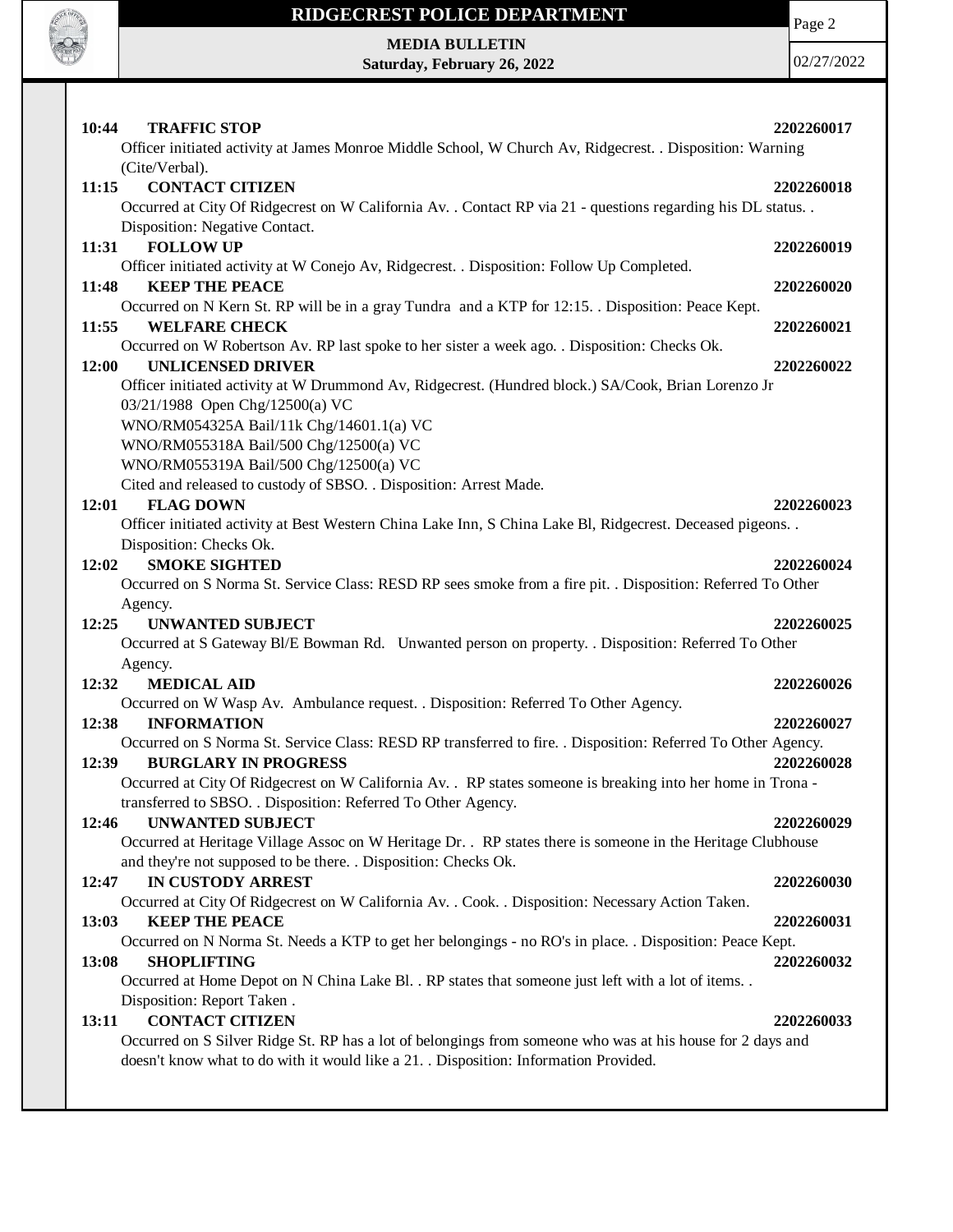

## **RIDGECREST POLICE DEPARTMENT**

**MEDIA BULLETIN Saturday, February 26, 2022** Page 3

| 13:22<br>911 WIRELESS CALL<br>2202260034                                                                         |
|------------------------------------------------------------------------------------------------------------------|
| Occurred at City Of Ridgecrest on W California Av. . Accidental dial - child playing with phone. . Disposition:  |
| Necessary Action Taken.                                                                                          |
| <b>CONTACT CITIZEN</b><br>13:28<br>2202260035                                                                    |
| Occurred at Puff N Stuff Smoke Shop on S China Lake Bl. . RP states that the employee will not give her credit   |
| card back after trying to purchase cigarettes. . Disposition: Information Provided.                              |
| <b>RUNAWAY JUVENILE</b><br>13:31<br>2202260036                                                                   |
| Occurred on N Cisco St. 16 yo is leaving in all black/pittsburg pirates hat/air force ones/last seen headed      |
| westbound. . Disposition: Necessary Action Taken.                                                                |
| <b>WARRANT ARREST</b><br>13:34<br>2202260037                                                                     |
| Officer initiated activity at E Upjohn Av/S China Lake Bl, Ridgecrest. SA/Briscoe, Alex Marshall 12/09/1997      |
| WNO/RM055301A Bail/1k Chg/11377(a) HS                                                                            |
| SA/Hodgen, Christina Marie 02/22/2000                                                                            |
| WNO/RM053040A Bail/20k Chg/11364 HS/11377(a) HS                                                                  |
| WNO/RM052443A Bail/20k Chg/459.5 PC                                                                              |
| WNO/RM051435A Bail/15k Chg/11364 HS                                                                              |
| WNO/RM052610A Bail/10k Chg/11364 HS                                                                              |
| WNO/RM053146A Bail/15k Chg/11364 HS                                                                              |
| WNO/RM054324B Bail/5k Chg/11364 HS                                                                               |
| Both subj's cited and released. . Disposition: Arrest Made.                                                      |
| <b>CONTACT CITIZEN</b><br>13:55<br>2202260038                                                                    |
| Occurred on W Haloid Av. RP wants to report his debit card lost - wanted to speak to an officer via 21           |
| Disposition: Information Provided.                                                                               |
| <b>VANDALISM REPORT</b><br>13:56<br>2202260039                                                                   |
| Occurred on N Sierra View St. Two tires damaged on his vehicle - contact via 21. Disposition: Information        |
| Received.                                                                                                        |
| 14:21<br><b>WELFARE CHECK</b><br>2202260040                                                                      |
| Occurred at Jess Mini Mart on S China Lake Bl. . Female locked inside restroom for awhile. Appears to have       |
| difficulty walking. . Disposition: Assisted.                                                                     |
| 14:24<br><b>ACO CALL</b><br>2202260041                                                                           |
| Occurred at S Fountain St/E Upjohn Av. Cellular E911 Call: Service Class: W911 two loose pitbulls, male          |
| unneutered dark gray and female black, lactating. . Disposition: Animal Control Handled.                         |
| <b>CONTACT CITIZEN</b><br>14:34<br>2202260042                                                                    |
| Occurred on W Coral Av. RP is angry that her fence/gate was damaged earlier date. . Disposition: Information     |
| Received.                                                                                                        |
| <b>INFORMATION RECEIVED</b><br>15:09<br>2202260043                                                               |
| Occurred on S Farragut St. APS referral received by KCSO. Vic lives in R/C. . Disposition: Necessary Action      |
| Taken.                                                                                                           |
| POSITIVE CITIZEN CONTACT<br>15:46<br>2202260044                                                                  |
| Occurred on S Ranger St. BD party drive-by req'd for toddler. . Disposition: Necessary Action Taken.             |
| <b>HARASSMENT</b><br>15:50<br>2202260045                                                                         |
| Occurred at City Of Ridgecrest on W California Av. . At station to report harassment. . Disposition: Information |
| Received.                                                                                                        |
|                                                                                                                  |
|                                                                                                                  |
|                                                                                                                  |
|                                                                                                                  |
|                                                                                                                  |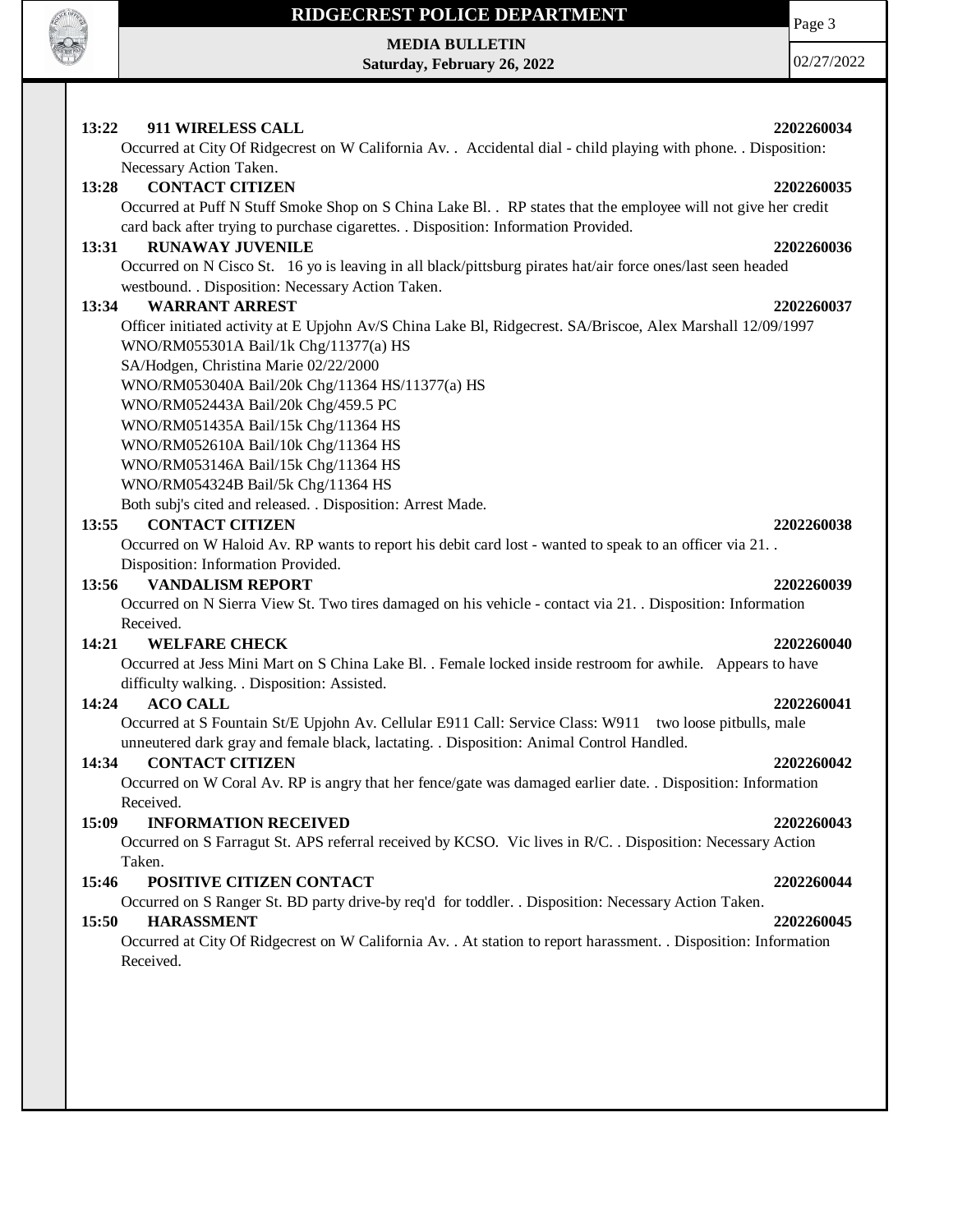